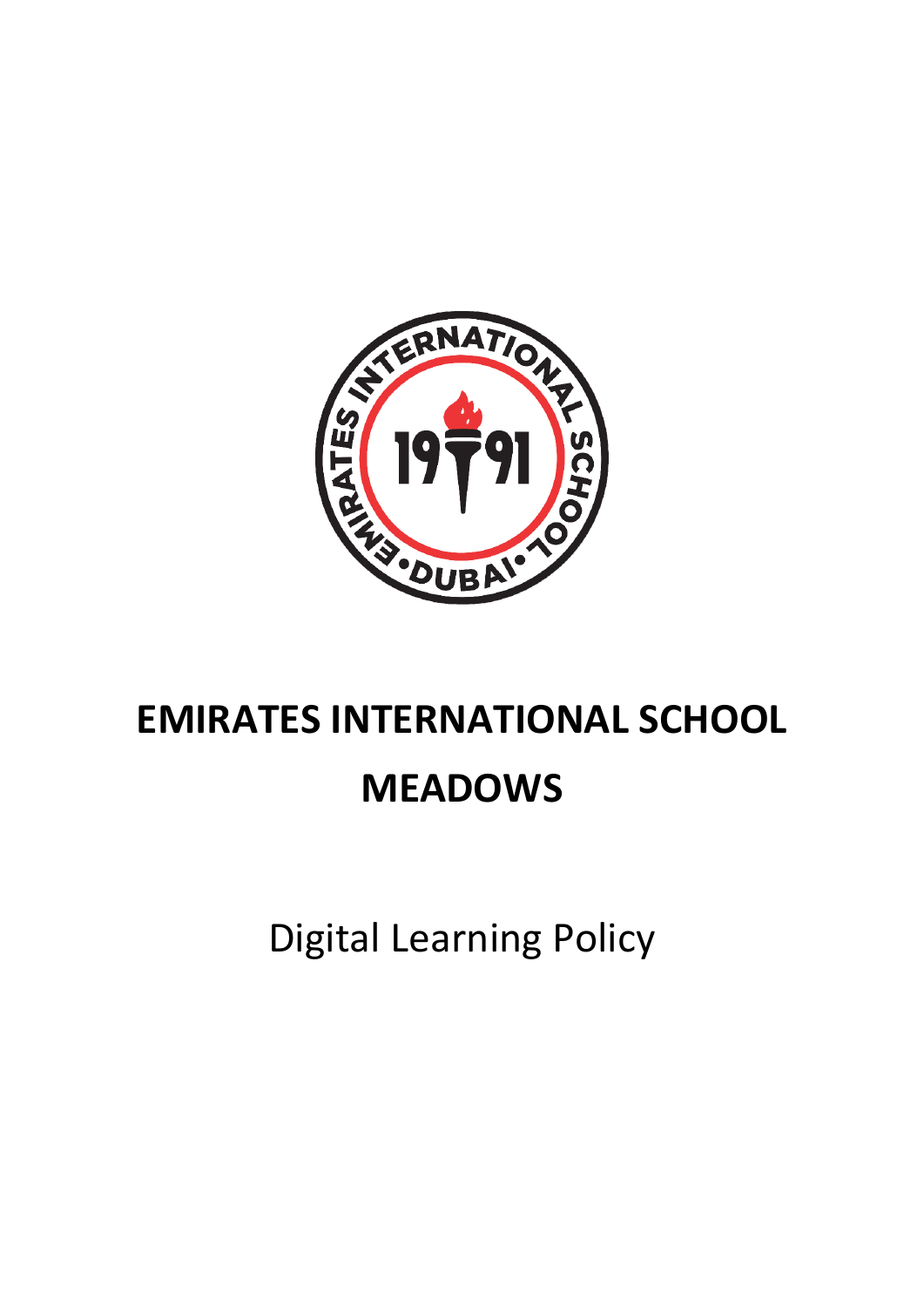

### **Emirates International School Meadows**

#### **Digital Learning Policy**

#### **Rationale**

We are living in an increasingly globalised and competitive world which, in turn, means that we need to equip our students with the knowledge, skills and expertise to be successful and responsible citizens. Emirates International School – Meadows is dedicated to providing a learning environment that gives access to appropriate technology in order to enhance learning, unlock potential and connect students both locally and globally. We ensure that all members of our school community have access to high-speed internet in all areas of the school.

Our students are supported in their digital learning with a device of their choice – school hardware or a device brought in from home – so that they are given the best opportunities to develop the necessary skills and literacy to thrive in the digital age.

Student-centred learning is a key value of any IB School and our Digital Learning Policy helps support this by giving students more opportunities to take responsibility for their own learning and to develop the attributes of the IB Learner Profile.

#### **Aims**

The students at EIS-M are *digital-natives*. For them, technology is part of the environment in which they are growing up, rather than just a resource as it was for previous generations. Our aim at EIS-M is for all of our students to learn *with* technology, rather than learning *from* technology.

The use of technology at our school supports and promotes key learning skills, including:

- Accessing, filtering and processing information;
- Planning and organising;
- Making choices and decisions;
- Facing challenges and problem-solving;
- Risk-taking and overcoming challenges;
- Collaborating and sharing;
- Communicating;
- Being creative and innovative;
- Being Reflective;

#### **Learning and Teaching**

Programmes of work are progressively planned to develop knowledge and skills in ICT and digital technologies and used to enhance learning in other curricular areas.

Students use digital technologies in a variety of ways to access and enhance learning and teaching, and as a tool for assessment. Appropriate support and differentiation is considered when planning and delivering lessons.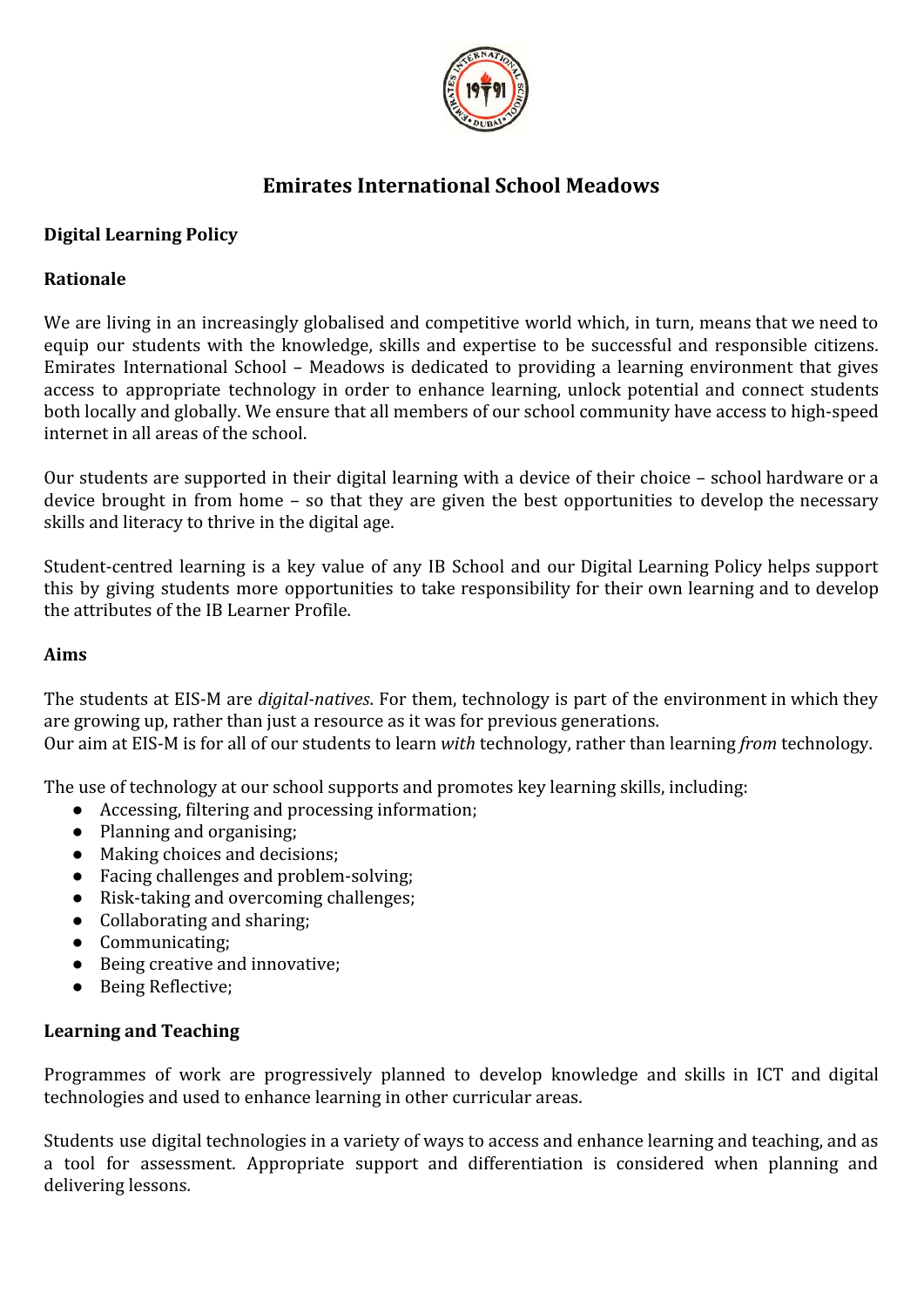For our younger learners there is a focus on device care and understanding the need for device-free time, the devices themselves being utilised for shorter focused learning activities.

#### **Professional Development**

All staff are given opportunities to develop and enhance their knowledge and skills through a planned programme of continued professional development which is specifically tailored to their needs. They often lead on this, sharing ideas and good practice with colleagues.

#### **Communication with Parents and Carers and School Stakeholders**

We use digital technologies and social media to communicate with our parent community and other school stakeholders. *Please see Appendix A for a breakdown of contact methods.*

#### **Cyber Safety**

All students and their parents are expected to read and sign the Bring Your Own Device Application Form/ Digital Learning Agreement. This document is designed to inform students and parents of their roles in the responsible use of ICT equipment and access to the internet and email. It is also to guide students in the safe use of technologies which support and enhance their learning.

Our students are taught about the issues relating to Cyber Safety as part of their ICT lessons and Cyber Safety Weeks throughout the Academic Year. We use age and stage-appropriate resources and also guide parents to a range of appropriate digital citizenship websites so that both school and home are able to deliver a consistent message to our students.

EISM will ensure that all students and parents are aware of the implications of any cyber bullying incidents and that it is a criminal activity and must be reported to Dubai Police by the victim. School should be informed and updated throughout this process.

*(Refer to current UAE law regarding digital crimes)*

#### **Responsibilities and Security Issues**

At EISM we have guidelines for the safe use of computers, tablets and other digital technologies. Our ICT Department provide the necessary support and advice to ensure that all resources are used appropriately.

Clear guidance is given to all staff regarding appropriate electronic communication with school stakeholders. School Twitter and Facebook accounts, and the School Website are updated by designated senior leaders.

Parents/Carers are able to opt out of child photographs or videos which may be used for educational purposes or for social media.

#### **Policy updated: October 2020**

**Next review: October 2021**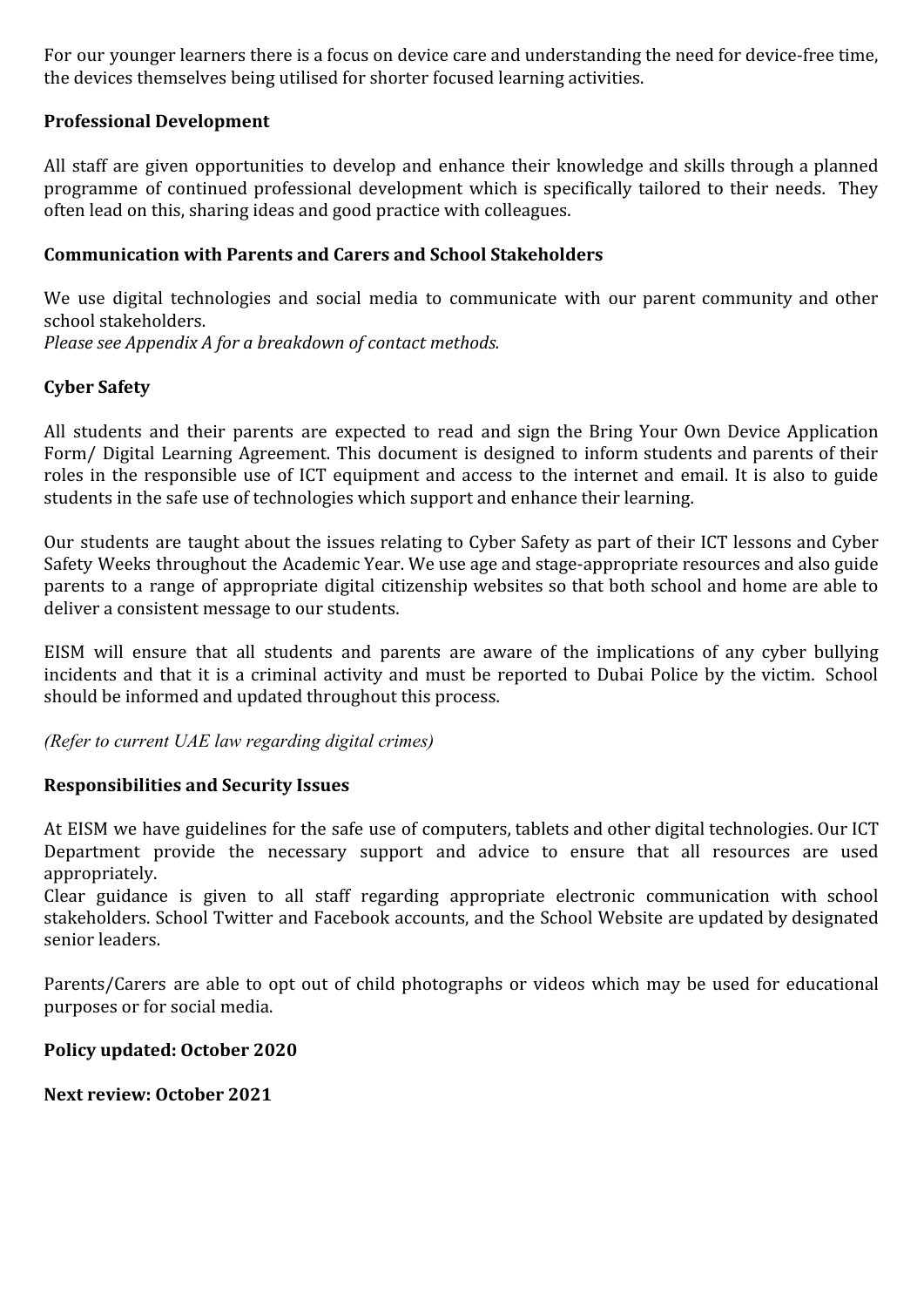#### **Appendix A Digital Communication**

| <b>Communication Tool</b>  | <b>Communication Type</b>                                                                                                                                                                                                                                                                                                                          | Activity                                                                        |
|----------------------------|----------------------------------------------------------------------------------------------------------------------------------------------------------------------------------------------------------------------------------------------------------------------------------------------------------------------------------------------------|---------------------------------------------------------------------------------|
| <b>School Website</b>      | The school website provides both<br>information about EISM and promotes the<br>school to a wider audience. It also has a<br>regularly updated area giving information<br>and current awareness to parents. The<br>website provides access to the school's<br>policies and curriculum information.                                                  | Content is updated when<br>required.                                            |
| Social Media               | The school recognises the impact of social<br>media in ensuring that all members of its<br>local and wider communities are kept fully<br>abreast of daily happenings. The EISM<br>Twitter, Facebook and Instagram accounts<br>are maintained regularly to ensure that<br>there is depth and breadth of coverage<br>across all areas of the school. | Content is updated when<br>required.                                            |
| Zoom                       | Zoom is an app which enables students and<br>teachers to continue learning through live<br>meetings. Zoom is also utilised to arrange<br>Parent - Teacher Conferences throughout<br>the school year.<br>In order to join and access Zoom lessons<br>students must adhere to the class Essential<br>Agreement.                                      | Dependent on registration into<br>Face To Face or Distance<br>Learning classes. |
| Seesaw/Google<br>Classroom | Seesaw and Google Classroom are tools<br>that provide students, parents and<br>teachers with access to learning activities.<br><b>Seesaw and Google Classroom are not</b><br>messaging apps for essential<br>information. Parents should continue to<br>use email and phone calls to convey<br>urgent or important information to<br>teachers.     | Content is updated when<br>required.                                            |
| Class Dojo                 | ClassDojo is an app which enables teaching<br>staff to encourage students for any<br>learning skills or value such as working<br>hard, being kind, helping others or<br>showing respect. This information can be<br>shared with parents so that they are fully<br>engaged in the process.<br>Class Dojo is not a messaging app for                 | Daily                                                                           |